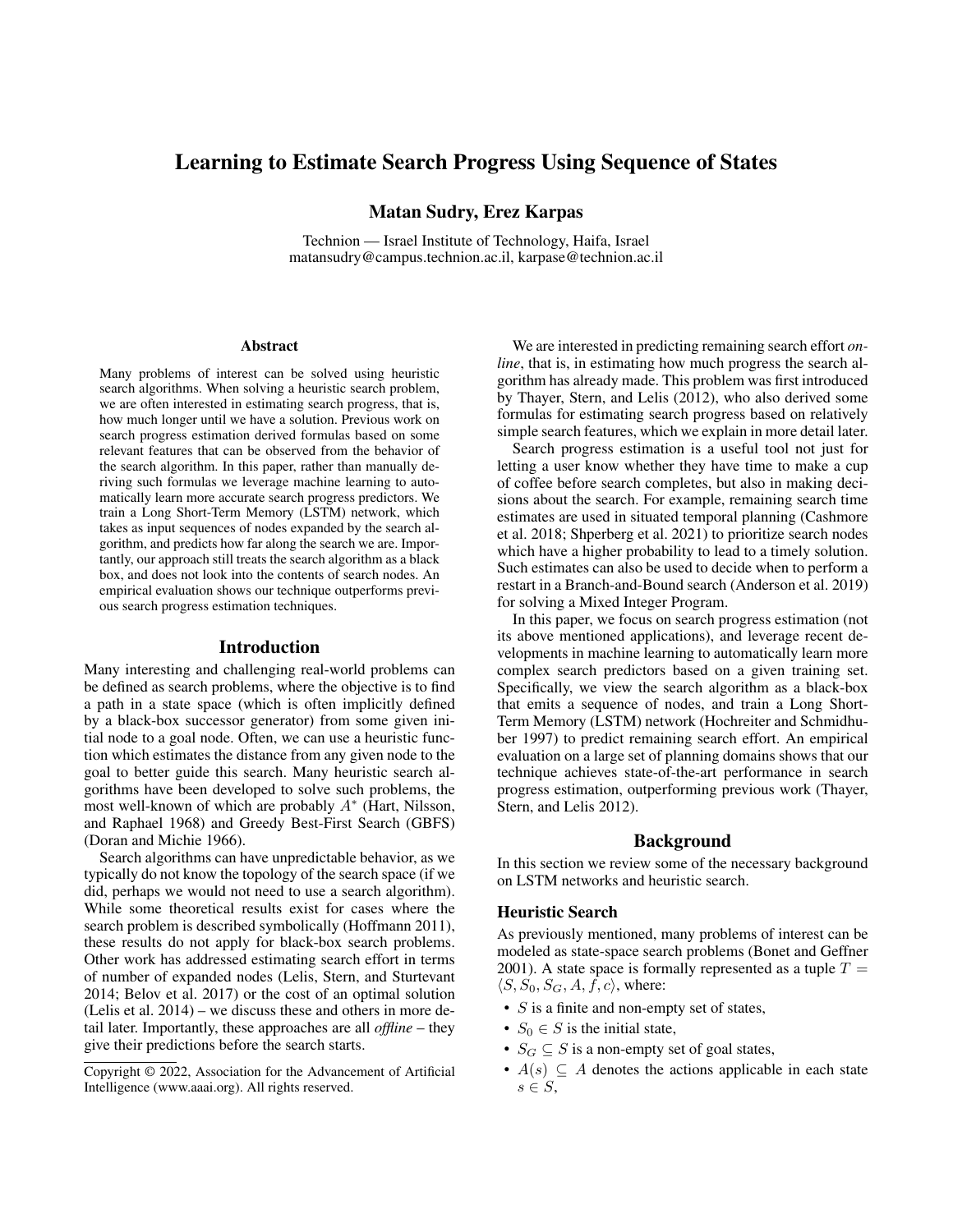- $f : S \times A \rightarrow S$  is the state transition function, such that applying action a in state s leads to state  $f(s, a)$ , and
- $c(s, a)$  is the cost of performing action a in state s

Uninformed search algorithms such as Breadth-First Search (BFS) can be used to solve small state-space search problems. However, to solve larger problems, we typically also use a heuristic which estimates the distance from any given node to the goal. Formally, a heuristic is a function mapping the nodes  $S$  to some real number (or infinity to indicate a dead-end), that is  $h : S \to \mathbb{R}_+ \cup \{\infty\}.$ 

Most search algorithms define some priority function  $f(s)$  over the nodes. Typically,  $f(s)$  is obtained from  $h(s)$ , the heuristic estimate of the cost to go from  $s$ , and  $g(s)$ , the cost of the best known path to  $s$  so far. For example,  $A^*$ (Hart, Nilsson, and Raphael 1968) expands the node with the lowest  $f_{A^*}(s) = g(s) + h(s)$ , while GBFS expands the node with the lowest  $f_{GBFS}(s) = h(s)$ .

# Search Progress Estimation

We can now formally describe the problem we address in this paper – search progress estimation. Our definition here is adapted from previous work (Thayer, Stern, and Lelis 2012). Let A be a search algorithm, and  $P = \langle T, h \rangle$  be a heuristic search problem, which consists of a search space T and a heuristic function h. Denote by  $E_A(P)$  the total number of nodes expanded by search algorithm A while solving search problem P. Let  $\text{Rem}_{\mathbb{A}}(P, \text{Gen}_{\mathbb{A}}(P))$  be the number of remaining nodes that are going to be expanded by A when solving P after A has already expanded  $Gen_{A}(P)$ nodes, that is,  $\text{Rem}_{\mathbb{A}}(P, \text{Gen}_{\mathbb{A}}(P)) = \text{E}_{\mathbb{A}}(P) - \text{Gen}_{\mathbb{A}}(P)$ .

Definition 1 (Search Progress). *The search progress of algorithm*  $\mathbb A$  *solving problem*  $P$  *after expanding Gen* $_{\mathbb A}(P)$  $\textit{nodes is:} \, Prog_{\mathbb{A}}(E_{\mathbb{A}}(P)) = \frac{\textit{Gen}_{\mathbb{A}}(P)}{\textit{Gen}_{\mathbb{A}}(P) + \textit{Rem}_{\mathbb{A}}(P, \textit{Gen}_{\mathbb{A}}(P))}$ 

As Definition 1 shows, search progress is a number between 0 and 1, which indicates what fraction of the total search effort to solve the problem we have already expended. For example if we expanded node number 1,000 out of 10,000 nodes that are going to be expanded in total, the search progress will be  $1,000/10,000 = 0.1$ . This allows comparing search progress between problems of different sizes on the same scale.

### LSTM Networks

Long Short-Term Memory (LSTM) networks (Hochreiter and Schmidhuber 1997) are a specific type of Recurrent Neural Network (Medsker and Jain 2001) – a deep learning approach which is especially suitable for learning from sequences. LSTMs were first introduced in order to solve the vanishing gradient problem in conventional Recurrent Neural Networks (Hochreiter and Schmidhuber 1997), and have been extensively used in natural language processing, e.g., (Sutskever, Vinyals, and Le 2014; Gers, Schmidhuber, and Cummins 2000). We now briefly review how LSTM networks are built, but refer the interested reader to a detailed survey (Yu et al. 2019) for more details.

An LSTM network consists of several LSTM cells, arranged in sequence. Each LSTM cell has a hidden state, and

3 gates: input, forget and output, that manage the reading, writing and memory update, respectively. The cell learns gate weights and uses them to change the output and the hidden state based on the previous input in the sequence.

The cell processes input  $x_t$  together with the hidden state  $h_{t-1}$  (which is the result of processing the previous input) by first passing them to the forget gate, which has a Sigmoid activation function. The output of the forget gate is a number between 0 and 1 for each element in the cell state  $C_t$  – the information we are passing to the next LSTM cell.

Next, the processing continues through the input gate, which has 2 activation functions, Sigmoid and tanh. The input is the same as the forget layer:  $x_t$  and  $h_{t-1}$ . The Sigmoid activation decides which values to update and the tanh activation creates the values themselves. The outputs from both of these are multiplied.

Finally, processing continues to the output gate that gets  $x_t$  and  $h_{t-1}$  as inputs and goes through a Sigmoid activation which decides what parts will be output. The output also goes through a tanh activation, which is multiplied by the output of the Sigmoid activation.

This is all captured by the following equations, which describe the operation of each LSTM cell:

- forget gate:  $f_t = \sigma(W_f \cdot [h_{t-1}, x_t] + b_f)$
- input gate:  $i_t = \sigma(W_i \cdot [h_{t-1}, x_t] + b_i)$
- new cell state value:  $\widetilde{C}_T = \tanh(W_c \cdot [h_{t-1}, x_t] + b_C)$
- update cell state:  $C_T = f_t \cdot C_{t-1} + i_t \cdot \widetilde{C}_T$
- output gate:  $o_t = \sigma(W_0[h_{t-1}, x_t] + b_0)$
- hidden state:  $h_t = o_t \cdot tanh(C_t)$

Where  $W$  indicate learned weights and  $b$  a learned constant for different gates.

# Related Work

Having described the necessary background, we can now review related work in this field. Some previous work attempted to predict search effort in specific domains, e.g., predicting the number of nodes expanded by A<sup>\*</sup> for the 15puzzle (Breyer and Korf 2008). Other work used sampling to estimate search effort (Lelis et al. 2014; Belov et al. 2017; Hutter et al. 2014) or the cost of a solution (Lelis, Stern, and Sturtevant 2014) in a more general setting. However, as previously mentioned, these are all *offline* methods, which attempt to make a prediction before the search starts. We now review in more detail the only prior work we are aware of that addresses *online* search progress estimation (Thayer, Stern, and Lelis 2012). Several search progress estimators were proposed, which we now describe, and later use as baselines in our empirical evaluation:

#### Velocity-Based Search Speed Estimator (VeSP) The

Velocity-Based Search Speed Estimator (VeSP) calculates the velocity of heuristic decrease during the search as:

$$
V = \frac{h_0 - h_{\min}}{\text{Gen}_{\mathbb{A}}(P)}
$$

where  $h_{\min}$  is the minimum h-value of any nodes generated by the search so far and  $h_0$  is the heuristic value of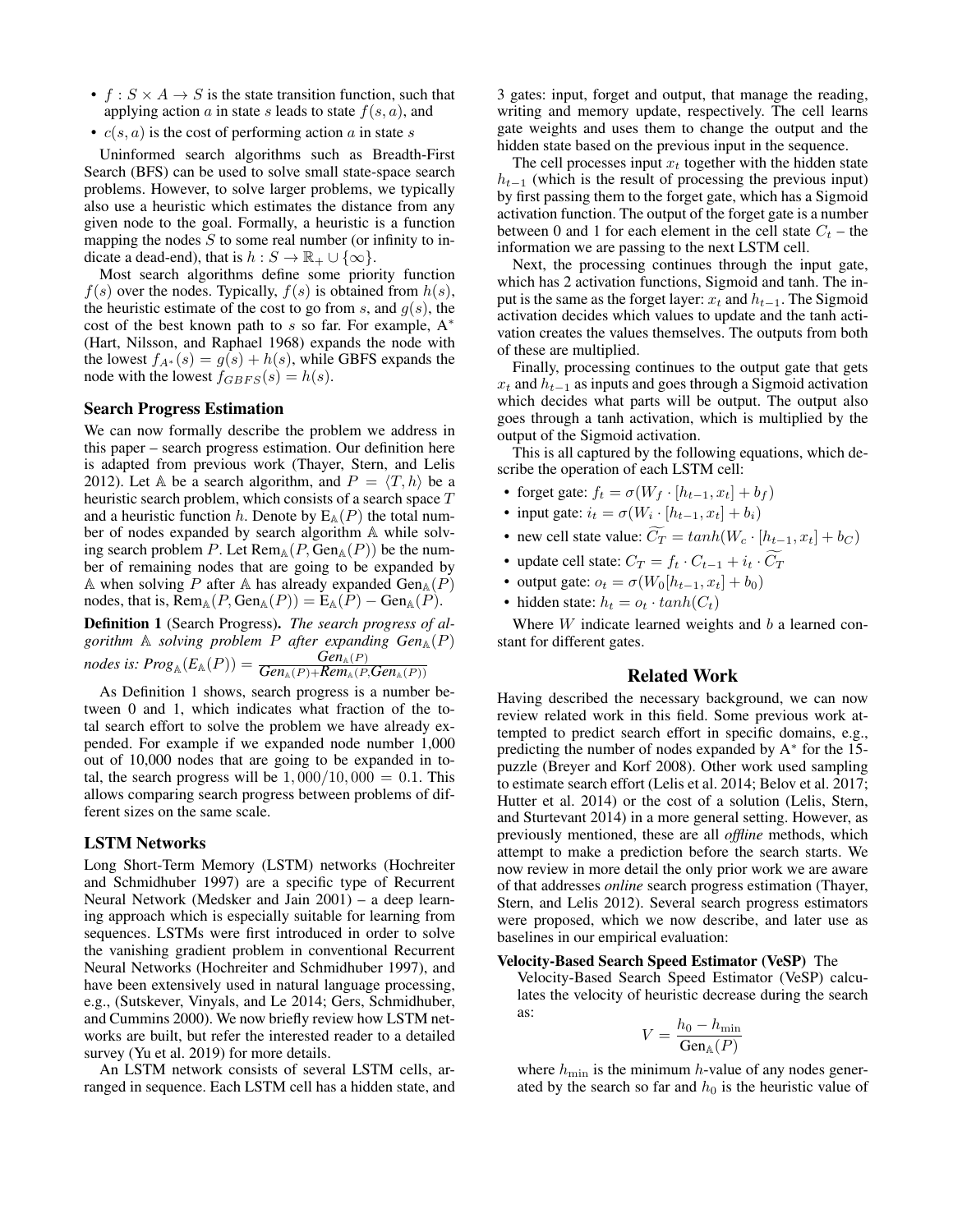| $\cdots$ | Grandparent <br>$(N-9)$ | <b>Grandparent</b><br>$(N-8)$ | <b>Grandparent</b><br>$(N-7)$ | <b>Grandparent</b><br>$(N-6)$ | $(N-5)$     | Grandparent  Grandparent  <br>$(N-4)$ | $(N-3)$     | $(N-2)$     | <b>Grandparent   Grandparent   Grandparent  </b><br>$(N-1)$ | Grandparent<br>(N) |
|----------|-------------------------|-------------------------------|-------------------------------|-------------------------------|-------------|---------------------------------------|-------------|-------------|-------------------------------------------------------------|--------------------|
|          |                         |                               |                               |                               |             |                                       |             |             |                                                             |                    |
| $\cdots$ | Parent(N-9)             | Parent(N-8)                   | Parent(N-7)                   | Parent(N-6)                   | Parent(N-5) | Parent(N-4)                           | Parent(N-3) | Parent(N-2) | Parent(N-1)                                                 | Parent(N)          |
|          |                         |                               |                               |                               |             |                                       |             |             |                                                             |                    |
| $\cdots$ | $N-9$                   | N-8                           | $N-7$                         | N-6                           | N-5         | $N-4$                                 | $N-3$       | N-2         | $N-1$                                                       |                    |

Figure 1: Illustration of the nodes used as input for prediction.

N is the node that was expanded last,  $N - 1$  the node expanded before it, and so on. Parent() and Grandparent() are obtained by following the parent pointers for the indicated node.

the initial state. It then uses the velocity  $V$  and the current  $h_{\text{min}}$  to estimate the remaining search effort (number of expanded nodes)

$$
SE_V = \frac{h_{\min}}{V}
$$

Finally, it uses this estimate to predict search progress by using:

$$
VeSP(\text{Gen}_{\mathbb{A}}(P)) = \frac{\text{Gen}_{\mathbb{A}}(P)}{\text{Gen}_{\mathbb{A}}(P) + SE_V}
$$

# Vacillation-Based Search Speed Estimator (VaSP) The

Vacillation-Based Search Speed Estimator (VaSP) differs from VeSP by using node serial numbers to estimate the *expansion delay* (Dionne, Thayer, and Ruml 2011), that is, the average number of expansions between when a node is generated and when it is expanded, denoted  $\Delta e$ . The expansion delay is combined with  $h_{\min}$  to predict remaining search effort as:

$$
SE_e = \overline{\Delta e} \cdot h_{\min}
$$

As in VeSP, the estimate of search progress is:

$$
VaSP(\text{Gen}_{\mathbb{A}}(P)) = \frac{\text{Gen}_{\mathbb{A}}(P)}{\text{Gen}_{\mathbb{A}}(P) + SE_e}
$$

Path-Based Progress Estimator (PBP) We first describe the Naive PBP (NPBP), which estimates search progress at a given node  $n$  by looking at the ratio between the cost until the current node  $(g(n))$  and the total estimated cost  $(g(n) + h(n)),$ 

$$
NPBP(Exp) = \frac{g(n)}{g(n) + h(n)}
$$

The main problem with NPBP is that it depends on the current node, but in many cases there are other open nodes with higher progress. Thus the PBP estimator returns the maximum NPBP estimate among the nodes expanded so far.

#### Distribution-Based Progress Estimator (DBP) The

Distribution-Based Progress Estimator (DBP) estimates the search progress using data observed during search. It relies on counting how many nodes are expanded by the search for each value of  $d(n)$  – an estimate of remaining plan *length*. We remark that in unit-cost

domains  $d(n) = h(n)$ , and where action costs are non-uniform,  $d(n)$  can usually be estimated alongside  $h(n)$ . Define  $c[d_i]$  as the count of how many nodes had value  $d(n) = d_i$  during search. DBP fits a second degree polynomial  $\hat{c}$  to  $c$ , in order to estimate progress. The DBP estimate is then defined as:

$$
Prog^*(\text{Gen}_{\mathbb{A}}(P)) = \frac{\text{Gen}_{\mathbb{A}}(P)}{\sum_{i=1}^m \hat{c}[d_i]}
$$

where  $m$  is the highest  $d$ -value with a count higher than  $\Omega$ .

# Learning to Predict Search Progress

We now describe our technique for search progress estimation. Our technique exploits the fact that different heuristic searches can behave similarly to each other, especially when the search space, search algorithm, or heuristic are similar between the different searches. Thus, our technique uses supervised machine learning, training a search progress estimator on a set of already solved search problems. As our empirical evaluation (on a test set consisting of unseen search problems) will show, our technique is able to generalize across different problems, different domains, different search algorithms, and different heuristics.

Our technique leverages the observation that any expansion-based forward search search algorithm can be seen as a black box which generates a sequence of nodes to be expanded, which we call a *search history*. Assume once search completes, the sequence of expanded nodes will be  $\langle s_1, s_2, \ldots, s_n \rangle$ . After expanding m nodes, the partial search history is  $\langle s_1, s_2, \ldots, s_m \rangle$ , which is the input to our predictor. The correct label that we would like to predict would then be  $\frac{m}{n}$ .

As we are attempting to predict from a sequence of nodes of varying length, it is natural to use a Recurrent Neural Network (Medsker and Jain 2001). In the remainder of this section we describe in more detail how we represent a partial search history as input features to the network, the network structure itself, and how we train it.

Input Features: To represent a search history as input to our network, we look at the last  $k$  nodes that were expanded. However, for each of these nodes, it is also important to know something about where it came from – the path from the initial node to that node. Thus, for each of these  $k$  nodes, we also look at their ancestors  $m$  layers up. In this paper, we used used different values of  $k$  varying between 1 and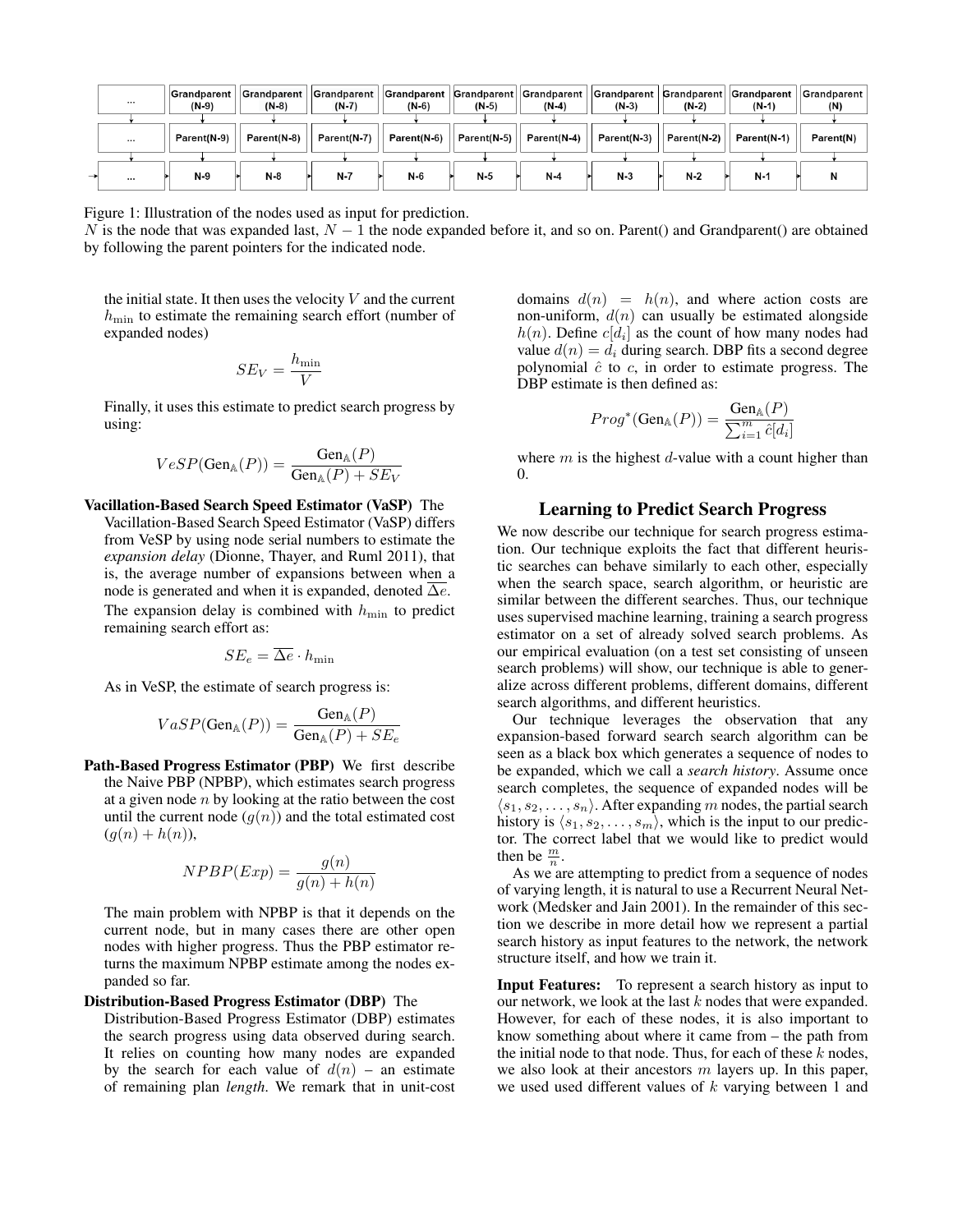40 and fixed  $m = 2$ , resulting in collecting features from  $k \cdot (m + 1)$  nodes, as illustrated in Figure 1.

For each of these  $k \cdot (m+1)$  nodes, we collect the following features:

- $g(n)$  the cost of the best known path to node n.
- $h(n)$  the heuristic estimate of the cost from *n* to the goal.
- $f(n)$  the f-value for node n (which varies with the search algorithm).
- $b(n)$  the branching factor of n, that is, the number of successors  $n$  has.
- $N(n)$  the serial number of n, that is, how many nodes were expanded before  $n$ . We remark that this number was previously used to measure the expansion delay (Dionne, Thayer, and Ruml 2011).

Additionally, we use some global features, which capture a snapshot of the current state of the search:

- $h_0 = h(S_0)$  the heuristic value of the initial state. This value stays constant throughout the search, but is important for estimating the cost of the solution that will be returned.
- $h_{\min}$  the minimal h-value we have seen so far among the expanded nodes.
- $Nh_{\text{min}}$  the number of nodes we expanded since the last time  $h_{\min}$  was updated.
- $f_{\text{max}}$  the maximum f value we have seen so far.

These features are used in the previous work (Thayer, Stern, and Lelis 2012), with the exception of  $Nh_{\text{min}}$ , which is used to get some information about whether search seems to be stuck in a heuristic plateau – an area of the search space where the heuristic assigns similar values to all nodes, and thus heuristic guidance is not very useful. Search algorithms typically spend most of their time in heuristic plateaus, as otherwise, the heuristic would lead the search algorithm directly to the goal.

We record the value of the global features at the time each node was expanded, and use these values for each of the last k states as features. These input features can be seen as a matrix of real numbers, of dimension  $5k(m + 1) + 4k$ , which are used as the input (features) to our network. Note that for the first  $k$  nodes, we use feature values of 0 for the undefined nodes (i.e., nodes with a negative serial number).

Network Structure: Our network<sup>1</sup> consists of 15 LSTM layers, followed by a fully connected layer which reduces the dimension by half (from  $15 * k$  to  $15 * k/2$ ), then a dropout layer with 50% dropout and Rectified Linear Units (ReLU) activations, and finally another fully connected layer which outputs our prediction – a single number. The parameters here (number of LSTM layers, dimensions, dropout rate, etc.) were determined by manual tuning over preliminary data. Automatically setting these parameters is future work.

| Domain          | VaSP       | <b>VeSP</b> | RF         | OD        |  |  |  |
|-----------------|------------|-------------|------------|-----------|--|--|--|
| Arprt(2)        | 26.4(10.7) | 33.7(0.6)   | 54.9(1.3)  | 29.3(0.1) |  |  |  |
| Blck(10)        | 29.8(7.6)  | 24.8(4.5)   | 39.8(5.7)  | 24.2(4.6) |  |  |  |
| Depot(3)        | 31.2(4.5)  | 22.5(3.4)   | 35.7(8.5)  | 21.1(3.1) |  |  |  |
| Elev(2)         | 33.1(2.7)  | 25.7(10.7)  | 36.3(4.7)  | 16.9(0.1) |  |  |  |
| Frell(3)        | 26.1(4.1)  | 28.0(5.7)   | 35.5(8.6)  | 20.5(5.1) |  |  |  |
| OS(16)          | 32.8(5.7)  | 48.8(9.3)   | 34.7(16.5) | 21.0(3.5) |  |  |  |
| Pegsol(4)       | 37.3(11.7) | 42.7(12.0)  | 22.7(11.1) | 23.4(6.3) |  |  |  |
| PSR(9)          | 38.9(9.0)  | 30.7(4.7)   | 24.9(8.6)  | 23.4(4.8) |  |  |  |
| Rover(4)        | 33.9(2.7)  | 25.1(7.7)   | 29.3(8.5)  | 27.3(4.5) |  |  |  |
| Sat(2)          | 27.5(4.5)  | 23.0(4.2)   | 23.9(10.4) | 19.9(2.3) |  |  |  |
| SenIzr(1)       | 28.2(0.0)  | 37.0(0.0)   | 20.6(0.0)  | 24.0(0.0) |  |  |  |
| Soko(19)        | 45.3(9.2)  | 31.7(7.3)   | 40.1(11.2) | 29.4(5.0) |  |  |  |
| TPP(7)          | 35.4(13.8) | 38.4(8.1)   | 20.7(8.7)  | 19.9(4.1) |  |  |  |
| Trans(6)        | 36.7(9.1)  | 36.0(9.6)   | 27.4(10.3) | 21.9(4.5) |  |  |  |
| WW(1)           | 44.0       | 31.5(0.0)   | 53.5(0.0)  | 18.5(0.0) |  |  |  |
| Avgd(15)        | 33.4(5.9)  | 32.9(7.5)   | 33.2(9.6)  | 23.3(3.7) |  |  |  |
| Avgp(89)        | 36.5(3.1)  | 35.3(3.3)   | 34.0(3.6)  | 24.0(5.5) |  |  |  |
| GBFS with Lmcut |            |             |            |           |  |  |  |

GBFS with Lmcut

Table 1: RMSE (in percent) and standard deviation in parentheses, using the OD regime and GBFS with Lmcut. Avgp is average over RMSE in each problem, and Avgd is the average over average RMSE in each domain. Results in bold are the best performance in this row. Arprt=Airport, Blck=Blocks, Elev=Elevators, Frcll=Freecell, OS=Openstacks, Parcp=Parcpriter, PSR=Psrsmall, Sat=Satellite, Scnlzr=Scanalyzer, Soko=Sokoban, Trns=Transport and WW=Woodworking

Training: Given a planning problem, we first solve it using a planner running a given search algorithm and heuristic, and generate the true label (the correct search progress) for each node. During training, we sample 1,000 nodes uniformly at random from each problem in our dataset, in order to avoid bias to larger problems. This corresponds to the objective of optimizing the accuracy for a randomly chosen problem. If the objective had been to optimize the accuracy for a randomly chosen node, then it would be better to sample more nodes from the bigger problems. We use the node serial number to obtain the true label of search progress – for node *n* the true label is  $N(n)/N(g_n)$ , where  $g_n$  is the goal node found by the search algorithm.

We used Adam (Kingma and Ba 2014) as an optimiser with a learning rate of 0.001 and a batch size of 1024, and Mean Squared Error (MSE) as the loss function. Training is relatively fast, taking at most 12 minutes to train a searcheffort predictor on any given domain.

# Empirical Evaluation

Having described our technique and the previous work on search progress estimation, we can now compare them empirically. We now describe this empirical evaluation.

#### Benchmarks

In order to compare search progress estimates on various problems with different heuristics and different search algorithms, we chose to use planning benchmarks from past International Planning Competitions, as this allows us to im-

<sup>&</sup>lt;sup>1</sup>https://github.com/matansudry/Learning\_to\_Estimate\_Search Progress Using Sequence of States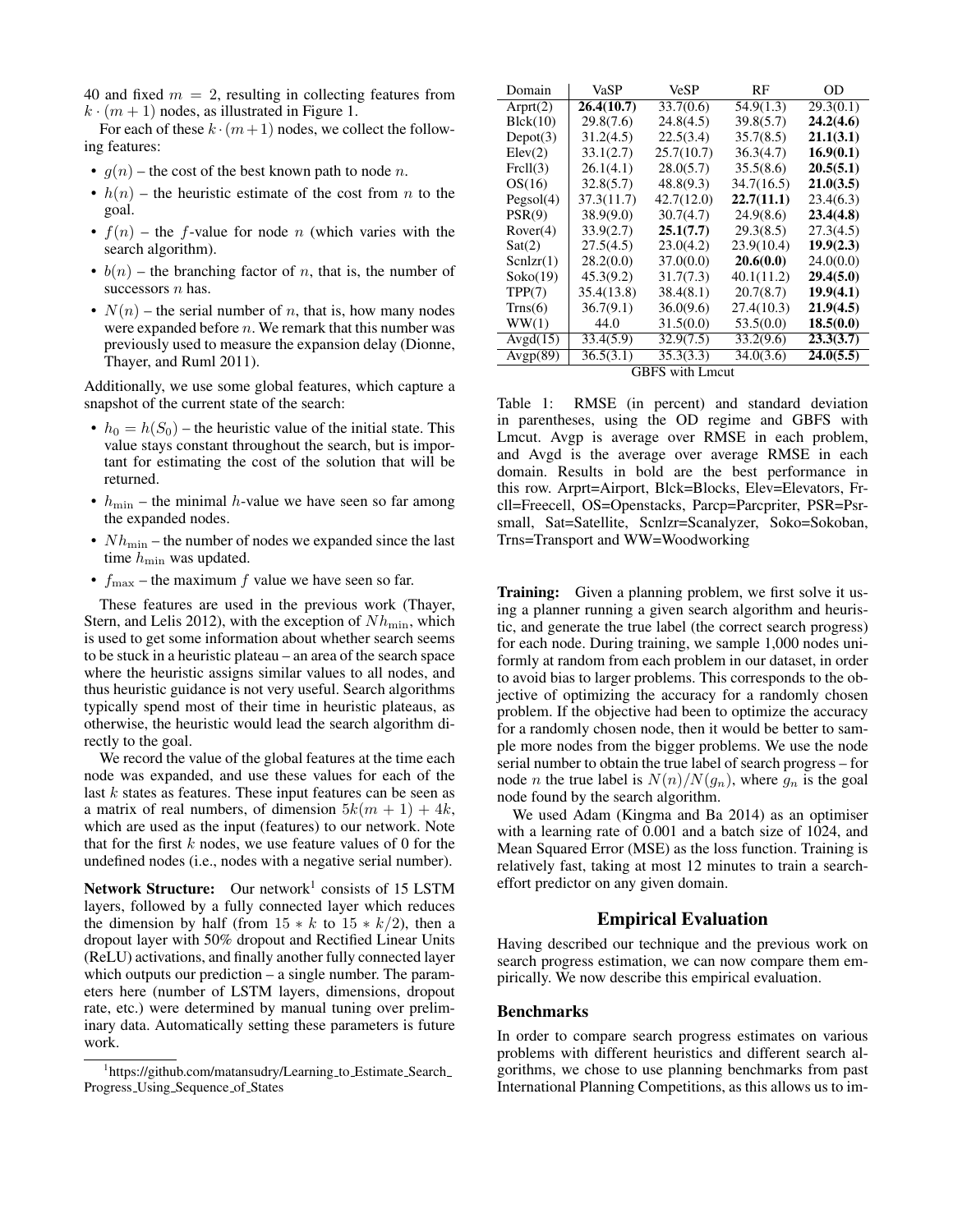| Domain                                 | <b>VeSP</b> | DBP        | OD        |  |  |  |
|----------------------------------------|-------------|------------|-----------|--|--|--|
| Arprt $(6)$                            | 46.5(10.8)  | 44.8(8.5)  | 25.1(5.3) |  |  |  |
| Blck(20)                               | 38.0(6.6)   | 43.6(8.5)  | 21.8(3.3) |  |  |  |
| Depot(19)                              | 25.7(3.9)   | 27.2(6.8)  | 26.3(4.1) |  |  |  |
| Elev(27)                               | 27.9(6.9)   | 31.8(5.8)  | 27.3(3.1) |  |  |  |
| Frell(14)                              | 18.0(7.1)   | 25.8(11.0) | 20.2(4.0) |  |  |  |
| Gripper(4)                             | 57.7(0.0)   | 54.9(3.7)  | 24.3(3.9) |  |  |  |
| Logistics(11)                          | 17.9(2.9)   | 24.2(7.4)  | 26.7(3.9) |  |  |  |
| Micronic(5)                            | 42.6(5.1)   | 30.7(5.6)  | 20.6(2.9) |  |  |  |
| OS(6)                                  | 29.4(2.5)   | 23.5(2.7)  | 23.8(3.0) |  |  |  |
| Parcp(8)                               | 24.7(3.3)   | 26.0(4.8)  | 23.6(5.9) |  |  |  |
| Pegsol(18)                             | 35.8(11.1)  | 48.8(6.6)  | 26.5(3.8) |  |  |  |
| PSR(12)                                | 48.3(14.1)  | 43.9(9.8)  | 25.3(4.2) |  |  |  |
| Rover(4)                               | 22.4(3.9)   | 35.8(7.6)  | 26.0(1.3) |  |  |  |
| Sat(2)                                 | 33.3(0.0)   | 28.9(0.0)  | 24.7(0.2) |  |  |  |
| SenIz(5)                               | 37.2(14.4)  | 42.9(7.4)  | 26.1(3.7) |  |  |  |
| Soko(20)                               | 31.7(5.8)   | 40.7(7.8)  | 28.5(4.7) |  |  |  |
| TPP(4)                                 | 25.8(4.3)   | 24.3(6.5)  | 23.9(3.4) |  |  |  |
| Trans(8)                               | 28.3(6.6)   | 29.3(7.7)  | 25.1(4.6) |  |  |  |
| WW(8)                                  | 27.9(7.1)   | 45.0(12.9) | 23.2(4.8) |  |  |  |
| Zenotravel(3)                          | 35.3(7.3)   | 27.1(1.7)  | 25.5(4.8) |  |  |  |
| Avgd(20)                               | 34.2(10.2)  | 36.2(9.7)  | 24.8(2.2) |  |  |  |
| Avgp(204)                              | 33.0(11.6)  | 37.3(11.7) | 25.2(4.5) |  |  |  |
| $\overline{\text{GBFS}}$ with $h_{FF}$ |             |            |           |  |  |  |

Table 2: RMSE (in percent) and standard deviation in parentheses, using the OD regime and GBFS with  $h_{FF}$ . Results in bold are the best performance in this row. See caption of Table 1 for details

plement our technique only once. Specifically, we extended Pyperplan (Alkhazraji et al. 2020) to output the features of the nodes it expands during search. This data is then used for training and testing of search progress estimators, as we describe next.

Our dataset started with planning problems from 21 IPC domains – specifically, the benchmarks which are part of the Pyperplan repository. These domains have a total of 605 planning problem instances. For each instance, we ran 4 configurations of Pyperplan, choosing one of two search algorithms (A\* or GBFS) with one of two heuristics:  $h_{FF}$  (Hoffmann and Nebel 2001) or Lmcut (Helmert and Domshlak 2009). We ran the planner with a time limit of 24 hours and a memory limit of 1,000,000 expanded nodes. From the solved instances we omitted the instances which were solved using less than 1,000 expanded nodes, as these are solved so quickly that search progress estimation is useless, and it would have made sampling 1,000 nodes from each instance difficult.

# Experimental Setup

We compare our technique to the techniques introduced by previous work (Thayer, Stern, and Lelis 2012), which we described in detail above: VaSP, VeSP, PBP, and DBP. For VaSP, we used a moving average over the last 200 nodes to estimate expansion delay. For DBP we used NumPy to fit the polynomial to the data at hand. We also compared to flat machine learning approaches based on the same set of features as our LSTM. Specifically, we used Random Forest (RF) (Breiman 2001), which is a state-of-the-art classifier.

All of our experiments were run on a server with 72 Intel Xeon E5-2695 CPUs (utilizing at most 18 processes in parallel (Tange et al. 2011). The deep learning was implemented in PyTorch, and run on 2 Nvidia Tesla M60 GPUs. We remark that this GPU was released more than 5 years ago and in current computers the GPU should be a more advanced version. On this hardware the inference takes 0.05ms per node and the collection time of the data is minor because the algorithms already calculate it.

As our technique is based on learning from a training set, we examine three different training/test regimes:

- Other Domains (OD): In this regime, when we test on problems from some domain, we train on all problems from all *other* domains. This simulates the setting where we need to estimate search progress on a problem from a completely unknown domain.
- Same Domain (SD): In this regime, when we test on problems from some domain, we train only on problems from the same domain. To have some meaningful learning, we only used domains with more than 15 instances. For each domain, we split its instances into the even- and oddnumbered problems, to obtain two sets of roughly the same size, with roughly the same distribution on problem difficulty. We then trained a predictor on one set, and evaluated its performance on the other.
- Other Domains Tune Same (ODTS): In this regime, we first train a predictor based on instances from the other domains. We then take this trained model, and fine tune it on one half of the instances from the target domain (split, as before, to even and odd numbered problems). During this fine tuning we run the same training algorithm, except that the learning rate is 0.0001 and the batch size is 2048. As fine-tuning requires less data than SD, we used domains with more than 6 instances.

We measure the accuracy of each search progress estimate prediction (for a given node) by the squared difference between the prediction and the true progress (which we have, since we use only solved problems). The accuracy of a search progress estimator over a given problem is the root of the average accuracy of its predictions over all the nodes expanded by the algorithm, that is the Root mean square error (RMSE). The accuracy for a set of problems (all problems in a domain, or all problems overall) is the average RMSE across these problems (giving equal weight to each problem, regardless of the number of nodes it required expanding). We also report the average of domain averages (that is, giving the same weight to each domain, regardless of how many problems it contains).

# Empirical Results

We now describe the results of our empirical evaluation, starting with comparing the baselines to our approach using the OD regime. OD is the closest to these in terms of assumptions – it does not assume any knowledge about the problem it is used on. First, Figure 2 shows the accuracy using different values of  $K$  under the OD regime for different planner configurations. Unsurprisingly, as  $K$  increases so does accuracy, and so we present the results for  $K = 40$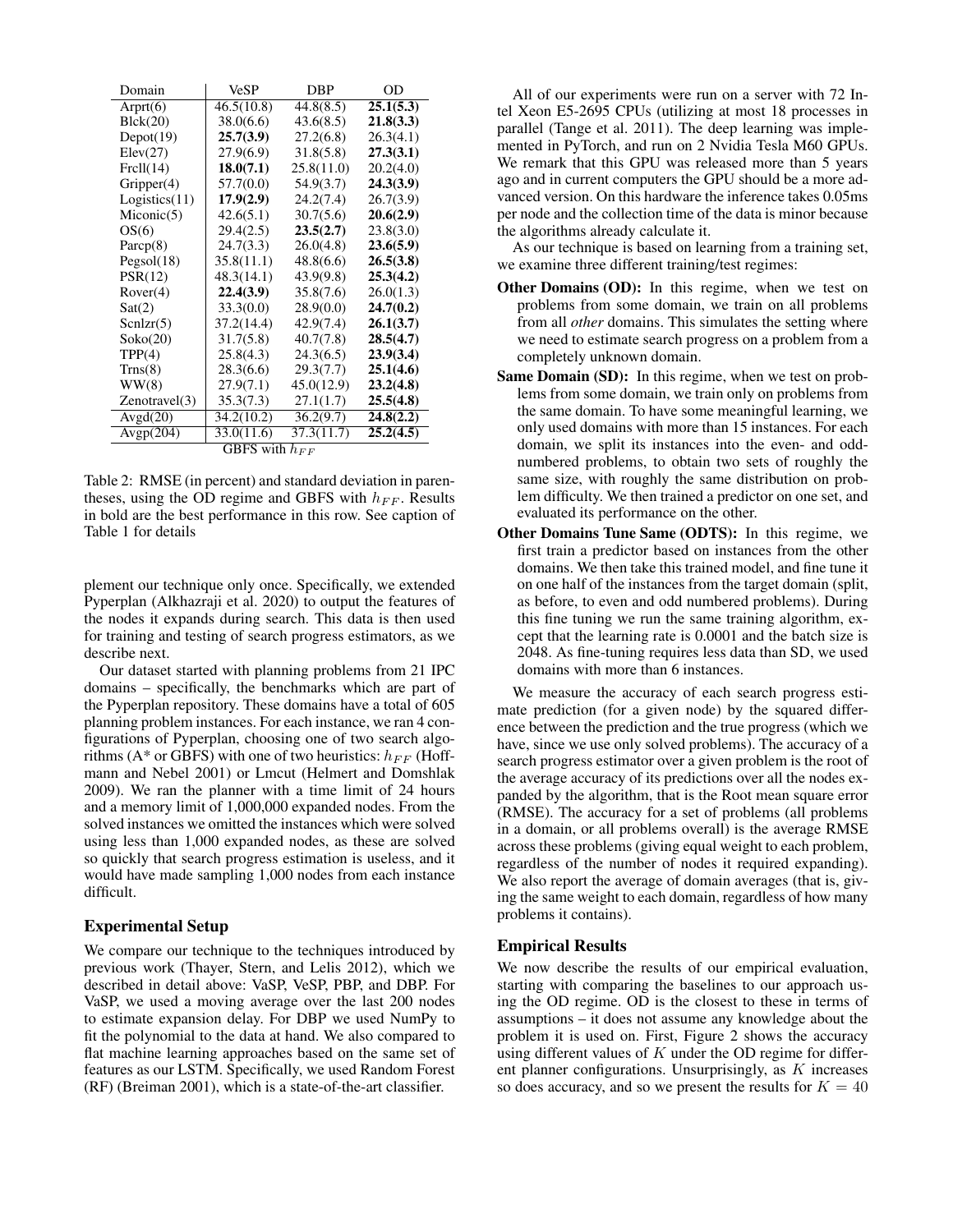| Domain           | VaSP       | <b>VeSP</b> | <b>DBP</b> | RF         | OD         |  |
|------------------|------------|-------------|------------|------------|------------|--|
| Arprt $(5)$      | 31.3(12.3) | 23.0(3.3)   | 21.1(3.4)  | 54.2(1.0)  | 29.2(0.2)  |  |
| Bick(13)         | 27.0(3.6)  | 31.8(8.6)   | 53.4(1.9)  | 29.1(11.3) | 27.5(1.7)  |  |
| Depot(3)         | 28.9(2.3)  | 33.1(6.2)   | 45.0(3.6)  | 29.4(10.2) | 24.4(0.7)  |  |
| Elev(11)         | 26.4(3.9)  | 29.1(5.6)   | 40.4(5.8)  | 25.4(5.4)  | 26.0(3.3)  |  |
| Frell(1)         | 29.1(0.0)  | 23.7(0.0)   | 39.8(0.0)  | 24.9(0.0)  | 26.5(0.0)  |  |
| Gripper(4)       | 34.3(3.2)  | 21.7(1.4)   | 25.6(3.6)  | 35.1(15.9) | 26.9(3.6)  |  |
| Logistics(5)     | 39.4(3.6)  | 28.7(2.8)   | 35.3(8.0)  | 41.9(6.9)  | 25.7(3.3)  |  |
| OS(5)            | 24.4(2.0)  | 40.3(3.6)   | 44.1(4.4)  | 32.6(8.4)  | 27.6(3.4)  |  |
| Parcp $(6)$      | 40.1(5.6)  | 42.2(2.8)   | 48.3(2.1)  | 36.6(13.3) | 27.6(3.8)  |  |
| Pegsol(15)       | 34.7(2.7)  | 33.5(4.6)   | 48.4(2.3)  | 28.7(6.2)  | 27.5(3.9)  |  |
| PSR(15)          | 38.8(5.6)  | 31.3(3.2)   | 48.3(2.1)  | 27.2(10.2) | 24.9(4.3)  |  |
| Rover(3)         | 28.6(1.8)  | 38.3(1.9)   | 46.7(1.6)  | 22.2(4.7)  | 26.8(1.7)  |  |
| Sat(2)           | 29.1(3.4)  | 27.1(4.4)   | 41.3(13.6) | 42.3(18.9) | 24.9(1.3)  |  |
| SenIzr(3)        | 29.1(3.7)  | 29.8(3.8)   | 34.0(7.1)  | 22.2(12.2) | 26.7(0.2)  |  |
| Soko(16)         | 35.1(8.3)  | 32.2(7.8)   | 45.7(7.8)  | 34.0(6.2)  | 27.2(2.7)  |  |
| TPP(1)           | 34.9(0.0)  | 47.7(0.0)   | 49.7(0.0)  | 20.4(0.0)  | 27.2(0.0)  |  |
| Trans(5)         | 26.5(1.8)  | 27.7(2.8)   | 40.4(5.9)  | 36.8(7.6)  | 25.6(3.4)  |  |
| WW(5)            | 54.6(3.5)  | 46.7(3.8)   | 51.6(7.6)  | 23.6(2.7)  | 27.3(3.9)  |  |
| Zenotravel(3)    | 28.7(4.6)  | 32.0(8.0)   | 36.0(8.3)  | 29.6(16.5) | 24.9(14.1) |  |
| Avgd(19)         | 33.4(7.1)  | 33.4(7.5)   | 42.7(8.6)  | 32.4(8.5)  | 26.6(1.3)  |  |
| Avgp(121)        | 34.0(8.2)  | 32.8(7.5)   | 44.8(9.2)  | 32.0(10.9) | 26.7(3.2)  |  |
| $A^*$ with Lmcut |            |             |            |            |            |  |

Table 3: RMSE (in percent) and standard deviation in parentheses, using the OD regime and A<sup>∗</sup> with Lmcut. Results in bold are the best performance in this row. See caption of Table 1 for details

| Domain                     | VaSP      | VeSP       | <b>PBP</b> | RF         | OD        |  |  |
|----------------------------|-----------|------------|------------|------------|-----------|--|--|
| Arprt $(8)$                | 18.8(4.6) | 16.1(6.4)  | 25.4(0.8)  | 34.3(14.3) | 25.8(5.3) |  |  |
| Blck(7)                    | 36.2(0.6) | 32.9(3.1)  | 28.7(0.1)  | 32.4(7.9)  | 26.3(1.5) |  |  |
| Depot(1)                   | 27.4(0.0) | 19.9(0.0)  | 26.3(0.0)  | 22.4(0.0)  | 21.3(0.0) |  |  |
| Elev(5)                    | 31.8(1.4) | 26.0(3.9)  | 27.9(0.4)  | 29.2(15.3) | 28.0(0.8) |  |  |
| Frell(2)                   | 34.7(4.2) | 31.5(12.8) | 27.6(0.8)  | 34(7.6)    | 27.1(6.7) |  |  |
| Gripper(4)                 | 33.4(1.1) | 55.2(2.8)  | 27.7(0.5)  | 22.4(8.3)  | 23.3(5.5) |  |  |
| Logistics(9)               | 31.3(3.5) | 28.1(2.2)  | 27.4(0.5)  | 22.3(7.4)  | 25.2(4.6) |  |  |
| Micronic(4)                | 35.4(2.3) | 24.3(2.3)  | 27.8(0.4)  | 23.8(8.5)  | 24.1(2.1) |  |  |
| OS(5)                      | 31.9(2.7) | 18.5(1.0)  | 27.6(0.3)  | 20.8(6.7)  | 24.8(5.3) |  |  |
| Parc $p(5)$                | 20.2(2.1) | 24.1(2.1)  | 27.2(0.3)  | 30.3(4.7)  | 24.7(3.9) |  |  |
| Pegsol(15)                 | 42.1(0.7) | 34.1(10.4) | 28.4(0.3)  | 29.2(6.2)  | 25.5(2.6) |  |  |
| PSR(16)                    | 37.5(5.9) | 49.2(14.0) | 28.5(0.3)  | 26.6(11.2) | 27.7(2.3) |  |  |
| Sat(2)                     | 30.3(3.8) | 30.6(4.1)  | 28.2(0.5)  | 41.7(4.3)  | 26.1(3.2) |  |  |
| SchZr(4)                   | 35.9(1.9) | 29.5(5.4)  | 28.4(0.6)  | 46.2(7.4)  | 28.2(1.4) |  |  |
| Soko(16)                   | 39.6(5.3) | 30.4(6.2)  | 27.8(1.3)  | 37.7(9.4)  | 28.0(3.3) |  |  |
| TPP(1)                     | 31.6(0.0) | 23.7(0.0)  | 26.9(0.0)  | 11.5(0.0)  | 23.6(0.0) |  |  |
| T <sub>r</sub> (6)         | 30.2(1.4) | 25.9(7.0)  | 27.8(0.4)  | 28.9(4.10) | 26.1(4.4) |  |  |
| WW(5)                      | 36.3(0.6) | 30.8(2.0)  | 28.5(0.2)  | 26.9(6.6)  | 27.6(2.1) |  |  |
| Zenotravel(4)              | 33.2(3.3) | 23.9(4.5)  | 27.8(0.4)  | 30.5(10.9) | 27.3(1.5) |  |  |
| Avgd(19)                   | 33.0(5.8) | 30.6(9.4)  | 27.7(0.8)  | 30.0(8.0)  | 25.9(1.9) |  |  |
| Avgp $(119)$               | 34.8(7.3) | 33.0(12.0) | 27.8(1.0)  | 30.5(10.5) | 26.4(3.5) |  |  |
| $\Lambda^*$ with $\Lambda$ |           |            |            |            |           |  |  |

 $A^*$  with  $h_{FF}$ 

Table 4: RMSE (in percent) and standard deviation in parentheses, using the OD regime and  $A^*$  with  $h_{FF}$ . Results in bold are the best performance in this row. See caption of Table 1 for details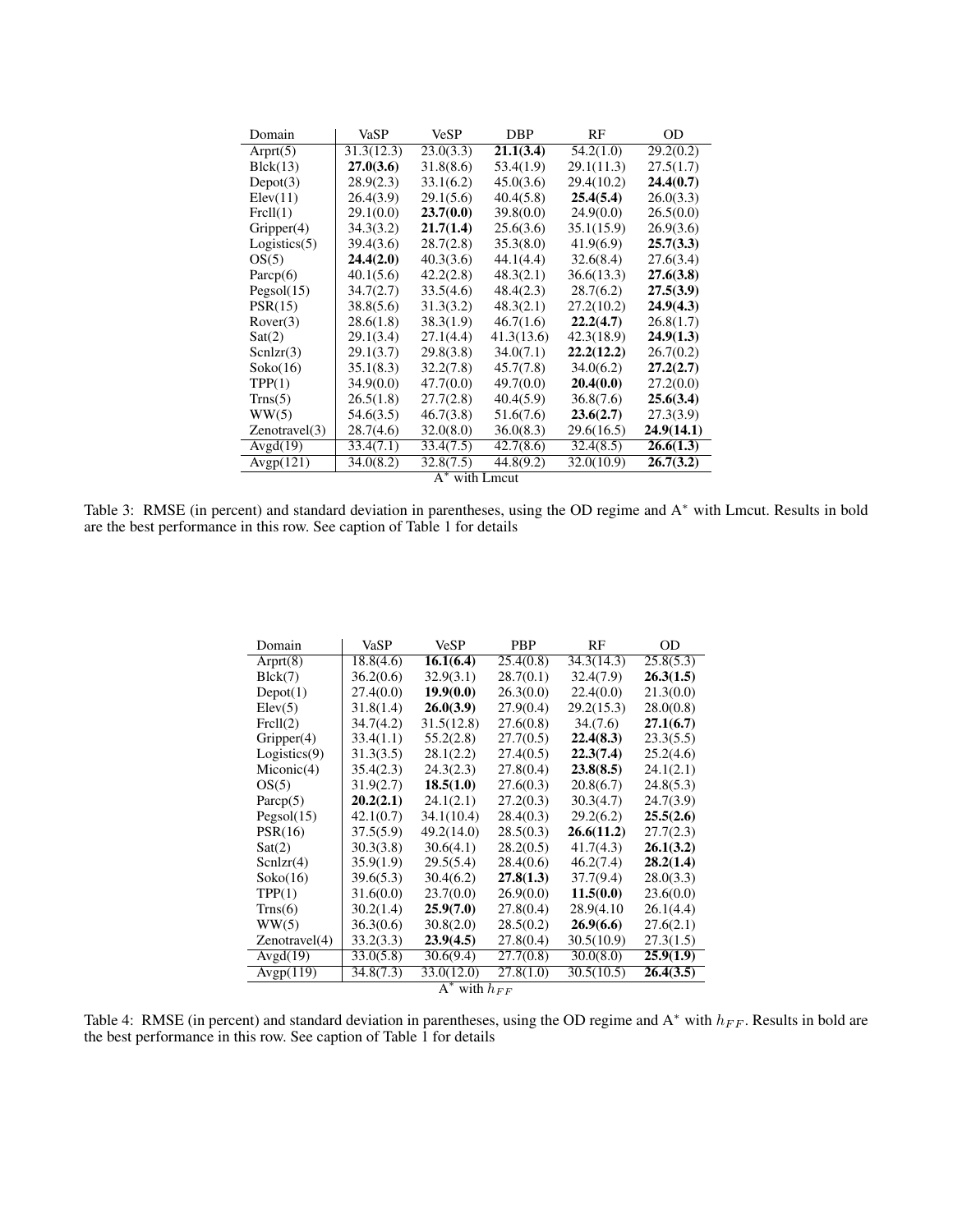

Figure 2: RMSE with Different  $K$  and Different Configurations, Best Baseline is the best RMSE from the other methods and from all the different configurations

|   | $A^*/L$ mcut | $A^* / h_{FF}$ | GBFS/Lmcut | $GBFS/h_{FF}$ |
|---|--------------|----------------|------------|---------------|
|   | 121          | 119            | 89         | 204           |
|   | 9/19         | 5/18           | 11/15      | 15/20         |
| М | 0.82         | 0.94           | 0.71       | 0.73          |

Table 5: Experiment 1 summary on all configurations. S=Solved problems,B=Best accuracy, M=RMSE ours/best predictor.

in the detailed tables in the remainder of this section. However, note that we outperform the previous techniques even with  $K = 20$ . Tables 1, 2, 3, and 4, compare our technique using the OD regime to the estimators proposed in previous work and to using the random forest classifier in all 4 configurations of heuristic and search algorithm. In each subtable, we display only the dominant algorithms, and omit those that did not get the best results in any domain. Note that some domains do not appear for some configuration – namely, those where no problems were solved.

To summarize these results more concisely, Table 5 shows in how many domains OD was the best predictor, and the overall accuracy of our OD predictor vs. the best overall predictor from the previous work. Overall, OD was the most accurate, with better RMSE compared to the best predictor. These results hold whether we use the average over RMSE in each problem (Avgp), or the average over average RMSE in each domain (Avgd). Although OD got better results than the other methods, we want to understand where it works better and where it does not. Looking more closely at the results, we observe that larger problems had higher error. Figure 3 shows a scatter plot for each planner configuration. Each point corresponds to a solved problem, with the number of expanded nodes on the  $x$ -axis, and the RMSE of OD on the y-axis. We also add a linear regression line, showing a clear correlation. additionally we checked statistical significance using Kendall's tau (Kendall 1938). The correlation we found is  $tau = 0.29, 0.23, 0.49, 0.36$  for A<sup>\*</sup> with



Figure 3: Correlation between number of expanded nodes and RMSE using OD in different configurations

 $h_{FF}$ , A\* with Lmcut, GBFS with  $h_{FF}$  and GBFS with Lmcut respectively. In all cases, the p-value was less than 0.001, showing a statistically significant correlation between number of nodes and RMSE. We believe this is due to the fact that heuristics tends to be less accurate on the bigger (more difficult) problems, and since our search progress estimate relies on the heuristic, it is less accurate as well.

Having seen that our technique, in the OD regime, outperforms previous work, we now turn to evaluating the impact of more specific training data by comparing the OD regime to the SD and ODTS regimes. Recall that in the SD regime our network is trained only on instances from the same domain, while in ODTS it is trained on instances from all other domains, and then fine-tuned on the domain being evaluated. Also recall that these regimes can only be used on domains which have enough data (15 solved instances for SD, 6 for ODTS), and thus the comparison is on fewer domains.

Table 6 shows the results for this evaluation. In the table there are missing domains since in some configurations the number of problems the planner solved was below the required number we define for this experiment. Interestingly, ODTS outperforms SD in most cases, showing that the training data from other domains is important. ODTS also outperforms OD in most domains, as well as overall in each table, showing that domain-specific tuning does help. In some domains where OD outperforms ODTS, we observe that the split between the even and odd problems was not really balanced in terms of problem difficulty among the folds, and in some cases the number of expanded nodes in one fold was double that in the other. This could explain the poor behavior of ODTS.

# Generalization

We conclude our empirical evaluation by evaluating how our predictor handles changing the search algorithm, the heuristic, or both. In this experiment, we trained our predictor (using the OD regime) on one choice of search algorithm and heuristic, and then tested its accuracy on another choice.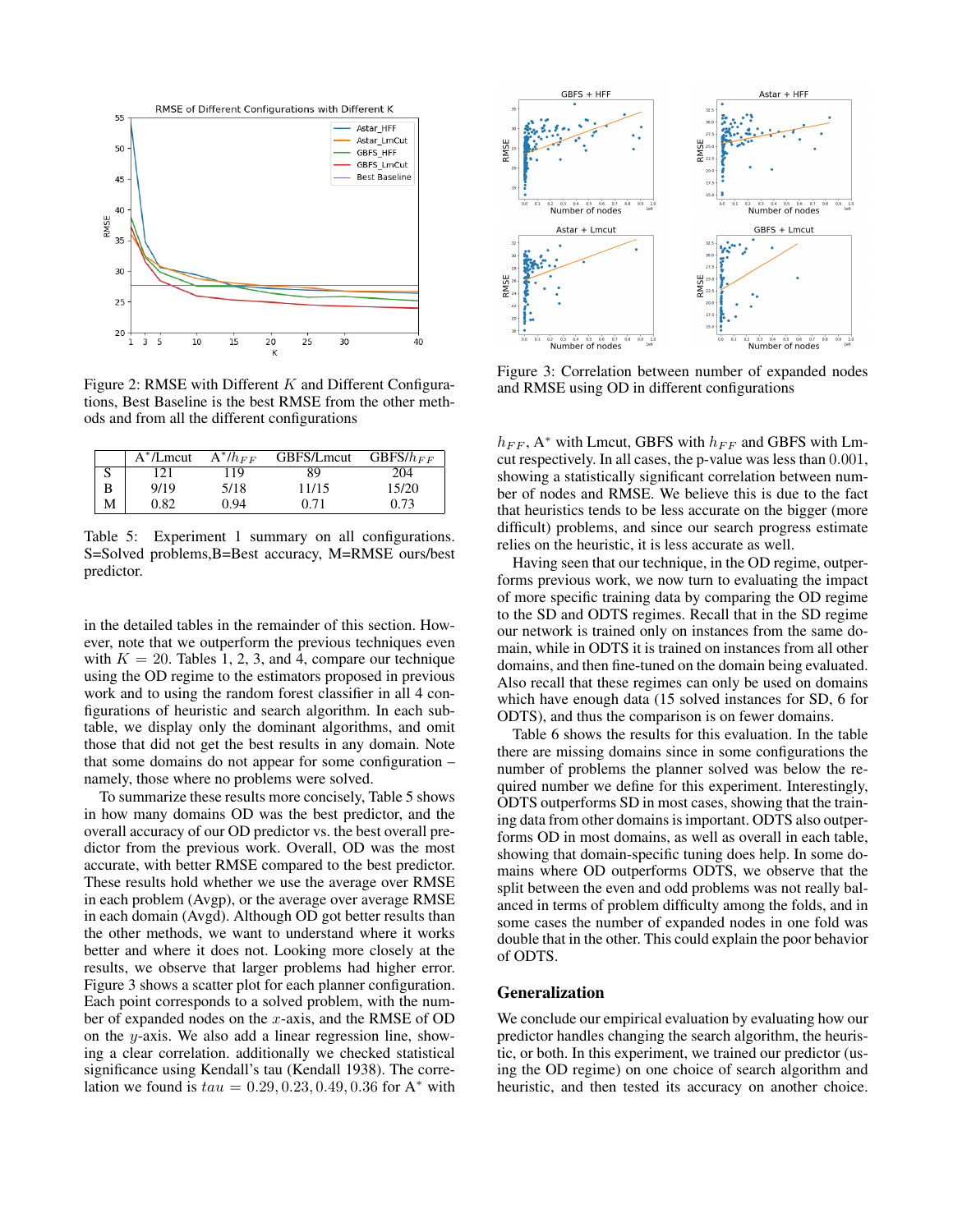|          |             | $A^*$      |             |             |  |  |
|----------|-------------|------------|-------------|-------------|--|--|
|          | Domain      | OD         | <b>SD</b>   | <b>ODTS</b> |  |  |
|          | <b>Blck</b> | 27.5(9.3)  |             | 27.3(9.8)   |  |  |
|          | Elev        | 26.0(12.8) |             | 26.0(13.5)  |  |  |
|          | Parcp       | 27.6(13.7) |             | 27.3(15.2)  |  |  |
|          | Pegsol      | 27.5(14.0) | 26.9(15.1)  | 27.0(21.4)  |  |  |
| Lmcut    | <b>PSR</b>  | 24.9(14.7) | 21.9(13.2)  | 21.3(12.3)  |  |  |
|          | Soko        | 27.2(12.0) | 25.8(14.4)  | 25.1(13.4)  |  |  |
|          | Avgd(3)     | 26.6(8.1)  | 25.0(11.4)  | 25.8(10.6)  |  |  |
|          | Avgp(46)    | 26.7(12.8) | 25.8(15.0)  | 25.5(16.3)  |  |  |
|          | Arprt       | 25.8(5.3)  |             | 22.8(5.6)   |  |  |
|          | <b>Blck</b> | 26.3(1.5)  |             | 24,2(2.6)   |  |  |
|          | Logistics   | 25.2(4.6)  |             | 25.4(5.2)   |  |  |
| $h_{FF}$ | Pegsol      | 25.5(2.6)  | 24.9(2.7)   | 24.0(2.1)   |  |  |
|          | <b>PSR</b>  | 27.7(2.3)  | 23.1(5.6)   | 23.6(5.6)   |  |  |
|          | Soko        | 28.0(3.3)  | 27.5(3.3)   | 24.9(4.1)   |  |  |
|          | <b>Trns</b> | 26.1(4.4)  |             | 27.1(4.3)   |  |  |
|          | Avgd(3)     | 25.9(1.9)  | 25.2(9.3)   | 24.6(12.0)  |  |  |
|          | Avgp(47)    | 26.4(3.5)  | 27.5(4.5)   | 24.5(4.4)   |  |  |
|          | Domain      |            | <b>GBFS</b> |             |  |  |
|          |             | OD         | <b>SD</b>   | <b>ODTS</b> |  |  |
|          | <b>Blck</b> | 24.2(4.6)  |             | 23.9(5.6)   |  |  |
|          | <b>OS</b>   | 21.0(3.5)  | 15.4(3.2)   | 13.4(2.3)   |  |  |
|          | <b>PSR</b>  | 23.4(4.8)  |             | 23.0(6.5)   |  |  |
|          | Soko        | 29.4(5.0)  | 29.1(0.3)   | 29.1(2.3)   |  |  |
| Lmcut    | <b>TPP</b>  | 19.9(4.1)  |             | 24.0(9.6)   |  |  |
|          | Trns        | 21.9(4.5)  |             | 25.0(6.1)   |  |  |
|          | Avgd(2)     | 25.2(3.7)  | 22.2(9.9)   | 21.3(5.2)   |  |  |
|          | Avgp(35)    | 24.0(5.5)  | 24.0(2.7)   | 23.8(2.7)   |  |  |
|          | Arprt       | 25.1(5.3)  |             | 22.7(5.0)   |  |  |
|          | <b>Blck</b> | 21.8(3.3)  | 17.4(5.1)   | 17.5(5.6)   |  |  |
|          | Depot       | 26.3(4.1)  |             | 24.7(6.3)   |  |  |
|          | Elev        | 27.3(3.1)  | 26.3(4.4)   | 26.5(5.0)   |  |  |
|          | Frell       | 20.2(4.0)  |             | 19.2(5.0)   |  |  |
|          | Logistics   | 26.7(3.9)  |             | 24.8(3.1)   |  |  |
|          | OS          | 23.8(3.0)  |             | 19.1(3.3)   |  |  |
| $h_{FF}$ | Parcp       | 23.6(5.9)  |             | 21.7(6.8)   |  |  |
|          | Pegsol      | 26.5(3.8)  | 26.6(4.1)   | 26.8(4.9)   |  |  |
|          | PSR         | 25.3(4.2)  |             | 26.8(4.3)   |  |  |
|          | Soko        | 28.5(4.7)  | 29.0(1.4)   | 29.6(4.6)   |  |  |
|          | <b>Trns</b> | 25.1(4.6)  |             | 25.7(6.8)   |  |  |
|          | WW          | 23.2(4.8)  |             | 23.8(6.9)   |  |  |
|          | Avgd(4)     | 24.8(2.2)  | 25.2(5.3)   | 24.0(3.7)   |  |  |
|          | Avgp(85)    | 25.2(4.5)  | 25.3(6.0)   | 24.5(10.2)  |  |  |

Table 6: RMSE (in percent) and standard deviation in parentheses with  $A^*$ /GBFS and Lmcut/ $h_{FF}$  using all 3 regimes where Avgp is average RMSE over each problem and Avgd is the average over average RMSE in each domain. Results in bold are the best performance in this row. See caption of Table 1 for details

With 2 search algorithms and 2 heuristics, we have 4 combinations, and thus 16 settings to evaluate.

Table 7 shows the results of this cross domain evaluation. As expected, using the same configuration for training and in test leads to the best performance in almost all cases. The more interesting phenomenon is that when we change the algorithm and keep the heuristic the average RMSE increases by 1.43. When we change the heuristic and keep the algorithm, RMSE increases by 2.13, and changing both increases RMSE by 2.4. Note that, for any configuration, training on

| Test/Train | G/L       | $A/I$ .   | G/H       | A/H       |
|------------|-----------|-----------|-----------|-----------|
| G/L        | 24.0(5.4) | 28.3(3.5) | 28.3(4.4) | 28.2(4.2) |
| AЛ.        | 26.1(4.2) | 26.7(3.2) | 27.2(3.5) | 27.6(3.3) |
| G/H        | 25.7(5.8) | 29.3(6.0) | 25.2(4.5) | 26.8(3.5) |
| A/H        | 27.1(7.3) | 29.2(5.5) | 26.8(4.7) | 26.4(3.5) |

Table 7: RMSE (in percent) and standard deviation in parentheses on generalization evaluation. results in bold are the best performance in this row. A=A<sup>\*</sup>, G=GBFS, H= $h_{FF}$  and L=Lmcut

the polar opposite (different search algorithm and heuristic) still yields better accuracy than the best predictor from previous work. This shows that our predictor can generalize to a different search algorithm and heuristic without suffering too severe a decrease in performance.

#### Discussion and Future Work

In this paper we have described a novel approach to search progress estimation using deep learning. We have shown that our approach outperforms previous state-of-the-art approaches, and that it benefits from having access to better training data. It is also interesting to note that the previous search progress estimators (Thayer, Stern, and Lelis 2012), which were developed manually using extensive expertise in heuristic search and human creativity, are outperformed by a machine learning algorithm with very limited prior knowledge.

Besides being an interesting problem, search progress estimation can be used to make decisions about search. For example, as previously mentioned, estimates of remaining search time have been used in situated temporal planning (Cashmore et al. 2018) and in Branch-and-Bound search (Anderson et al. 2019). Other applications are in anytime search (Dionne, Thayer, and Ruml 2011) or metareasoning (Shperberg et al. 2019, 2020, 2021). Specifically, the situated temporal planner (Shperberg et al. 2021) uses VaSP, which is outperformed by our technique. Thus, we expect replacing the search progress estimator there will improve the performance of the situated temporal planner.

However, using search progress estimates to make decisions about search has a problem with self-reference – the predictions affect search decisions, which affect search time, which then affect the true search progress. We intend to address this challenge in future work by attempting to learn a series of predictors which converge to a fixed point which exhibits good performance. Finally, we remark that we employed fairly simple machine learning tools here. In future work we will examine whether we can improve performance even more by using different architectures of neural networks, or more informative features.

### Acknowledgments

Supported by a grant from the Israeli Planning and Budgeting Committee.